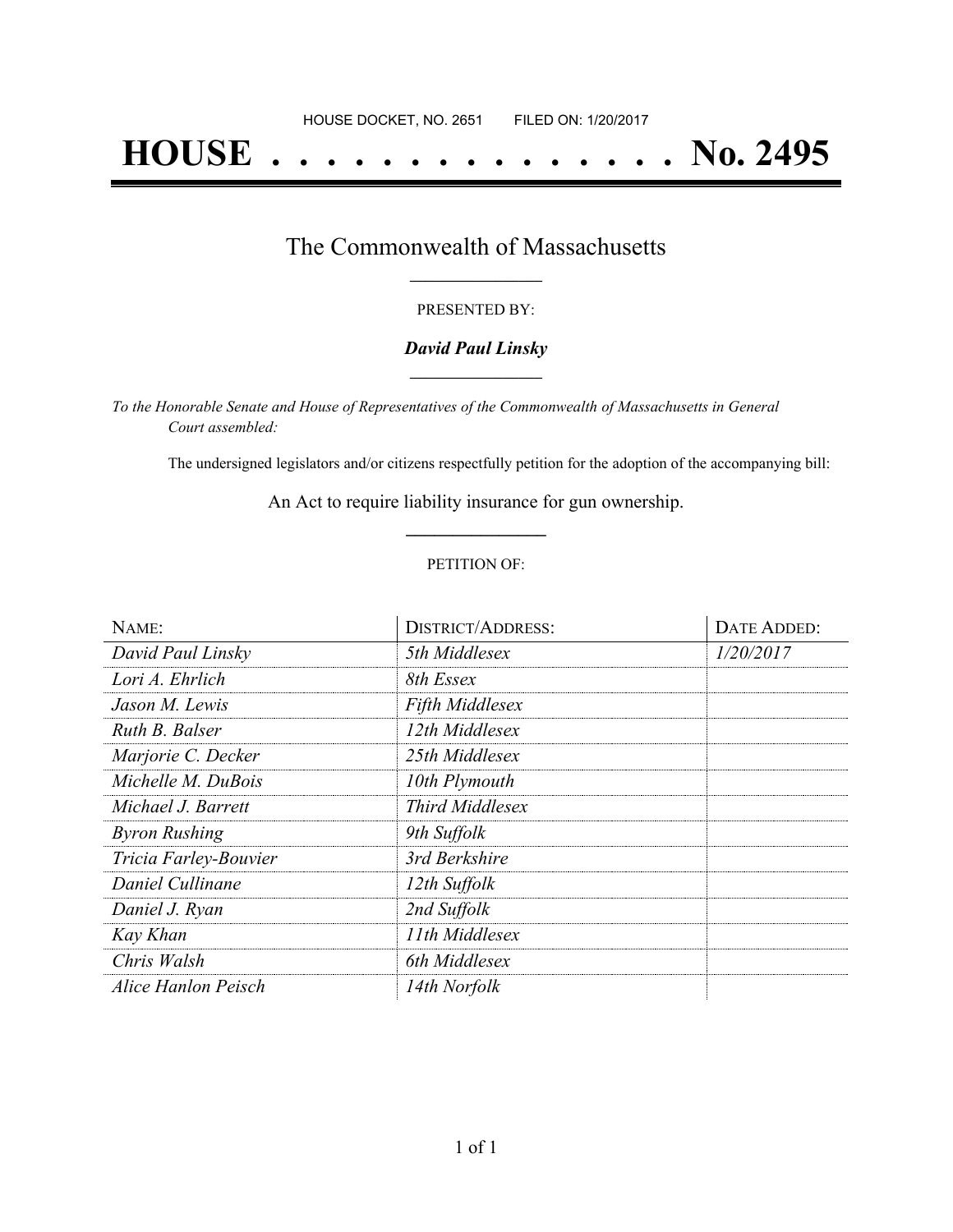# **HOUSE . . . . . . . . . . . . . . . No. 2495**

By Mr. Linsky of Natick, a petition (accompanied by bill, House, No. 2495) of David Paul Linsky and others for legislation to require liability insurance by gun owners. Public Safety and Homeland Security.

## The Commonwealth of Massachusetts

**In the One Hundred and Ninetieth General Court (2017-2018) \_\_\_\_\_\_\_\_\_\_\_\_\_\_\_**

**\_\_\_\_\_\_\_\_\_\_\_\_\_\_\_**

An Act to require liability insurance for gun ownership.

Be it enacted by the Senate and House of Representatives in General Court assembled, and by the authority *of the same, as follows:*

1 SECTION 1. Chapter 140 of the General Laws is hereby amended by adding the 2 following section:-

3

 Section 207. (a) Whoever possess, carries, or owns a firearm, rifle or shotgun without a liability policy or bond or deposit required by the provisions of this chapter which has not been provided and maintained in accordance therewith shall be punished by a fine of not less than five hundred nor more than five thousand dollars or by imprisonment for not more than one year in a house of correction, or both such fine and imprisonment. This section shall not apply to a person who possesses a firearm, rifle, or shotgun on a temporary basis while on the premises of a licensed gun club.

11